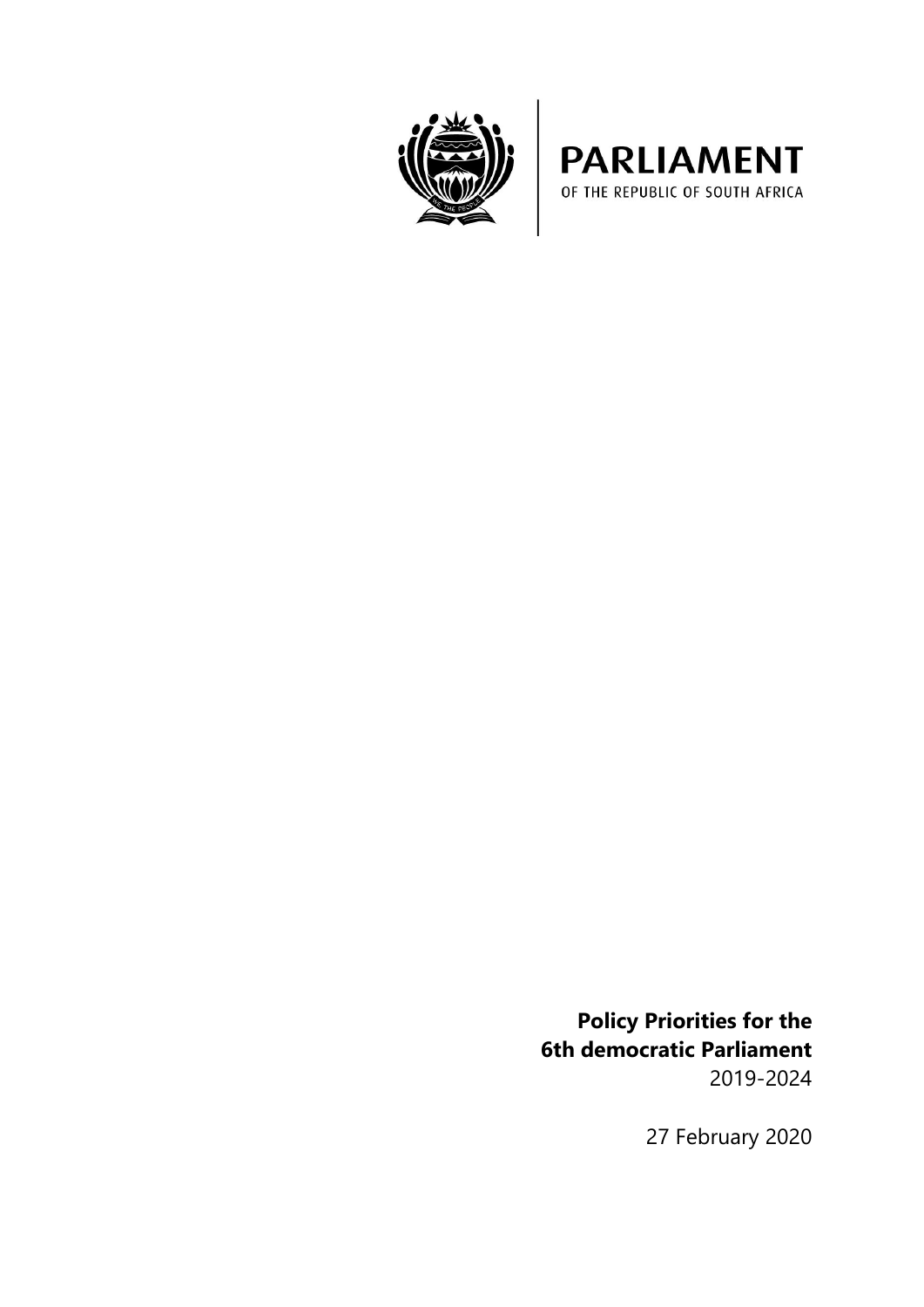# **Contents**

| 3.2 Outcome 2024 - Increase government's responsiveness and accountability 6    |  |
|---------------------------------------------------------------------------------|--|
|                                                                                 |  |
|                                                                                 |  |
|                                                                                 |  |
|                                                                                 |  |
|                                                                                 |  |
|                                                                                 |  |
| 3.4.5 Strengthening oversight work performed in constituencies and plenaries 10 |  |
|                                                                                 |  |
| 3.5.1 More time for committee oversight in the programme of Parliament 11       |  |
|                                                                                 |  |
|                                                                                 |  |
|                                                                                 |  |
|                                                                                 |  |

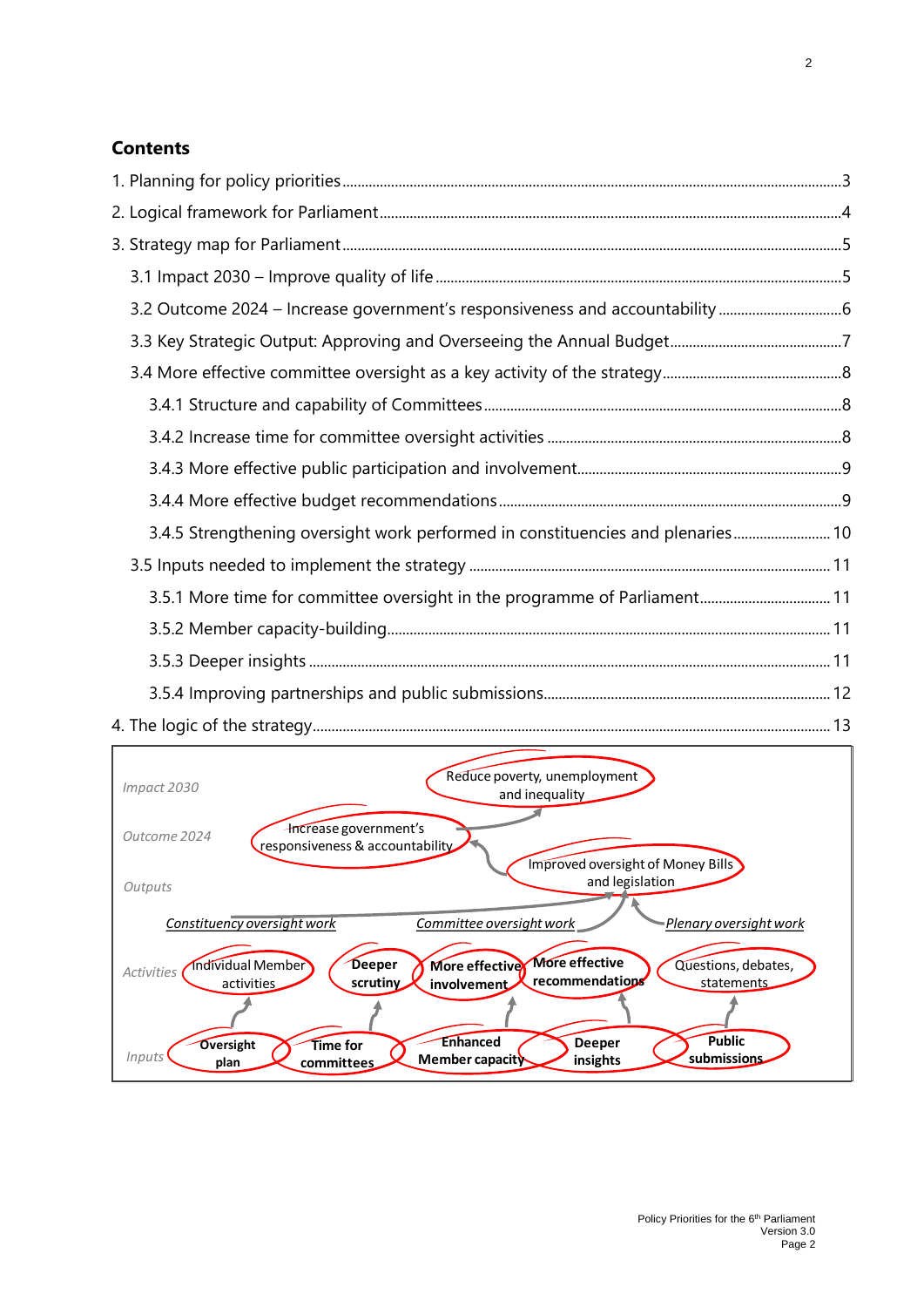### **POLICY PRIORITIES FOR THE 6th PARLIAMENT 2019-2024**

#### <span id="page-2-0"></span>**1. Planning for policy priorities**

Following the general elections in May 2019, the Executive Authority of Parliament initiated a planning process by which Members of Parliament could direct and deliberate on the policy priority focus areas of the 6<sup>th</sup> Parliament. The National Council of Provinces held a planning session on 20 and 21 August 2019, whereas the planning session for the National Assembly took place on 12 September 2019.

Many participants alluded to the need for the  $6<sup>th</sup>$  Parliament, mindful of resource limitations, to choose one or two policy priorities. A strategic analysis highlighted the poor economic performance and the subsequent low growth forecast for South Africa. Such a forecast impact directly on Parliament where continued fiscal consolidation limits budget increases. Parliament will have fewer resources to support the work of the legislature and its committees. Choosing fewer priorities could enhance the likelihood of success, whist more priorities could lead to weak implementation.

The deliberations in the planning sessions were dominated by the key priorities of *stronger oversight* and *enhanced public involvement*. Following these two main themes, certain activities also dominated the discussions, including:

• *improving committee oversight work*; in relation to the budget cycle, the need for more time allocated to committee oversight activities, and the possibility of holding joint briefings and meetings.

• *improving the effectiveness of public hearings*; in relation to public participation, public education and information; using effective broadcasting, technology and social media; increasing the use of languages; and exploring joint public hearings.

The planning sessions also reflected on key enablers or inputs. These included:

• *enhanced research and legal support*; in relation to oversight - moving towards greater analysis and deeper insights,

• *improving Member capacity*; in relation to capacity-building programmes for Members; ensuring empowered Members for effective and efficient functioning of Parliament,

• *improving monitoring, tracking and evaluation*; this applies both to the work of Parliament itself, as well as that of the Executive for more effective oversight and accountability,

• *using modern technology*; in relation to social media; tools-of-trade; workflows and automation; and ensuring openness and accessibility,

• *cutting costs*; in relation to fewer priorities and operational sustainability.

The inputs received during planning sessions culminated in a strategic analysis, highlighting the key issues facing the institution at this time. It paved the way for the development of a strategy map, charting Parliament's action for the next 5 years.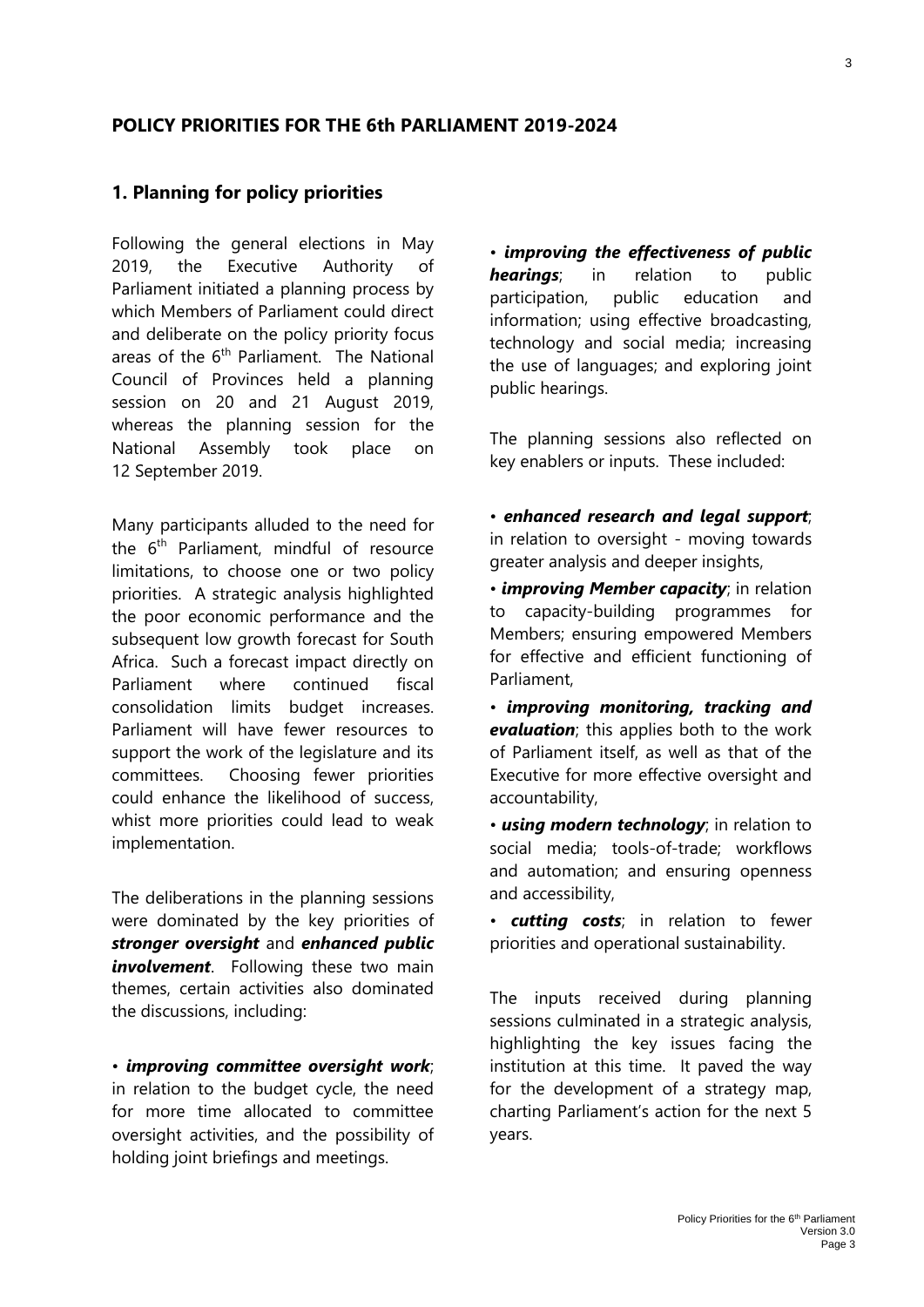## <span id="page-3-0"></span>**2. Logical framework for Parliament**

Applying the construct of the logical framework to Parliament, it is possible to define the inputs, activities, outputs, medium-term outcomes and long term impacts for Parliament (see table below).

*Inputs* relate to Members' capacity, advisory and information services, and related facilities and support used in activities.

*Activities* include the passing of legislation, overseeing and scrutinising executive action, the facilitation of public involvement, and functions around cooperative government and international participation. These activities are mainly constituted as plenaries, committee meetings and the work performed in constituencies and on international platforms.

The ensuing *outputs* of these processes include Bills, budget recommendations, appointment recommendations, approved international agreements and government interventions, and other resolutions of Parliament.

The *outcomes* of Parliament are orientated to ensure open, responsive and accountable government, as well as public involvement in the processes of Parliament.

By arranging the inputs, activities, outputs, outcomes and impact of Parliament in this way, the strategy of the institution emerges as a set of priorities requiring intervention.

| <b>Parliament</b>             | <b>Result</b>                                     |                                           |  |
|-------------------------------|---------------------------------------------------|-------------------------------------------|--|
| Impact                        | Improve quality of life: Eliminate income poverty |                                           |  |
|                               |                                                   | Reduce unemployment                       |  |
|                               |                                                   | Reduce inequality                         |  |
| Outcome                       | Long-term:                                        | Deepened democracy                        |  |
|                               | Intermediate:                                     | Accountable government                    |  |
|                               | Immediate:                                        | Strengthened oversight and accountability |  |
|                               |                                                   | Enhanced public involvement               |  |
|                               |                                                   | Deepened engagement in international fora |  |
|                               |                                                   | Strengthened co-operative government      |  |
|                               |                                                   | Strengthened legislative capacity         |  |
| Outputs<br>House resolutions: |                                                   | Bills, approved international agreements  |  |
|                               |                                                   | appointment recommendations, approved     |  |
|                               |                                                   | interventions, resolutions                |  |
| <b>Activities</b>             |                                                   |                                           |  |
|                               | Houses:                                           | Plenaries                                 |  |
|                               | Committees:                                       | Committee meetings                        |  |
|                               | Constituencies:                                   | Constituency office representation        |  |
|                               |                                                   |                                           |  |
| Inputs                        | House:                                            | Advisory and information services,        |  |
|                               |                                                   | Members' support services.                |  |
|                               | Committees:                                       | Procedural and legal advice, analytical a |  |
|                               |                                                   | content advice, research, records, public |  |
|                               |                                                   | education, communication, media, meeting  |  |
|                               |                                                   | room preparation, catering, security.     |  |
|                               | Constituencies:                                   | Transfer payments for constituency work   |  |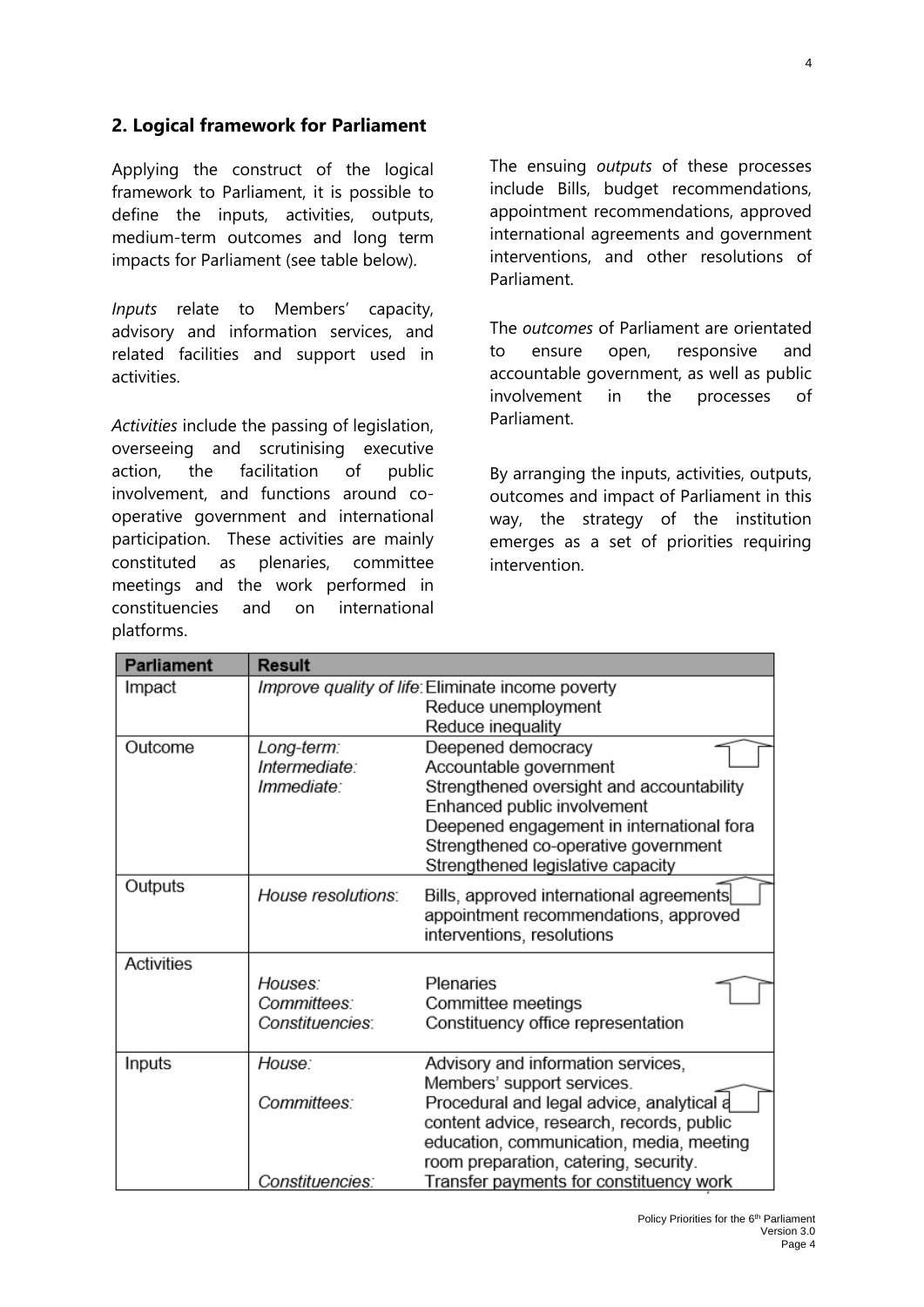#### <span id="page-4-0"></span>**3. Strategy map for Parliament**

The next step was to map the strategy of the  $6<sup>th</sup>$  Parliament. The strategy map was constructed using the results based management approach. The strategy map indicates the specific policy priorities for Parliament in order to effect the desired outcomes and impact. It also specifies the outputs, activities and inputs required to achieve the outcomes and impact.

### <span id="page-4-1"></span>*3.1 Impact 2030 – Improve quality of life*

The Constitution envisages *improving the quality of life* of all citizens and freeing the potential of each person. The Bill of Rights, as the cornerstone of our democracy, enshrines socio-economic rights and affirms human dignity.

**Improving quality of life** is the selected impact for Parliament. The strategy map sets this as the ultimate goal and impact for 2030.



In pursuing this societal impact, government developed the National Development Plan (NDP), setting out how quality of life will be improved by 2030. The plan reflects measures and objectives to increase employment, eradicate poverty and reduce inequality. The challenge for Parliament is to ensure that Government delivers on the NDP.

Despite progressive initiatives and outcomes since 1994, the main challenges of poverty, inequality and unemployment persist:

- *Unemployment* in South Africa remains high at 29%, with youth unemployment at 55%.
- Although the proportion of the population living in poverty declined between 2006 and 2011, *poverty levels rose in 2015* with the poverty headcount increasing to 55.5%. This translated into over 30,4 million South Africans living in poverty in 2015.
- The Gini coefficient of 0.68 (2015) remains high, and indicates the extreme levels of *inequality* in society.

The Medium-Term Strategic Framework (MTSF) is Government's strategic plan for the 2019-2024 electoral term. It stipulates the outcomes to be achieved, which includes high-level development indicators for each outcome.

These development indicators enable Parliament, Provincial Legislatures and the public to monitor the overall impact on society. Parliament's constitutional role of holding the Executive to account must be pronounced by the manner in which those development indicators are scrutinised and the Executive is required to account.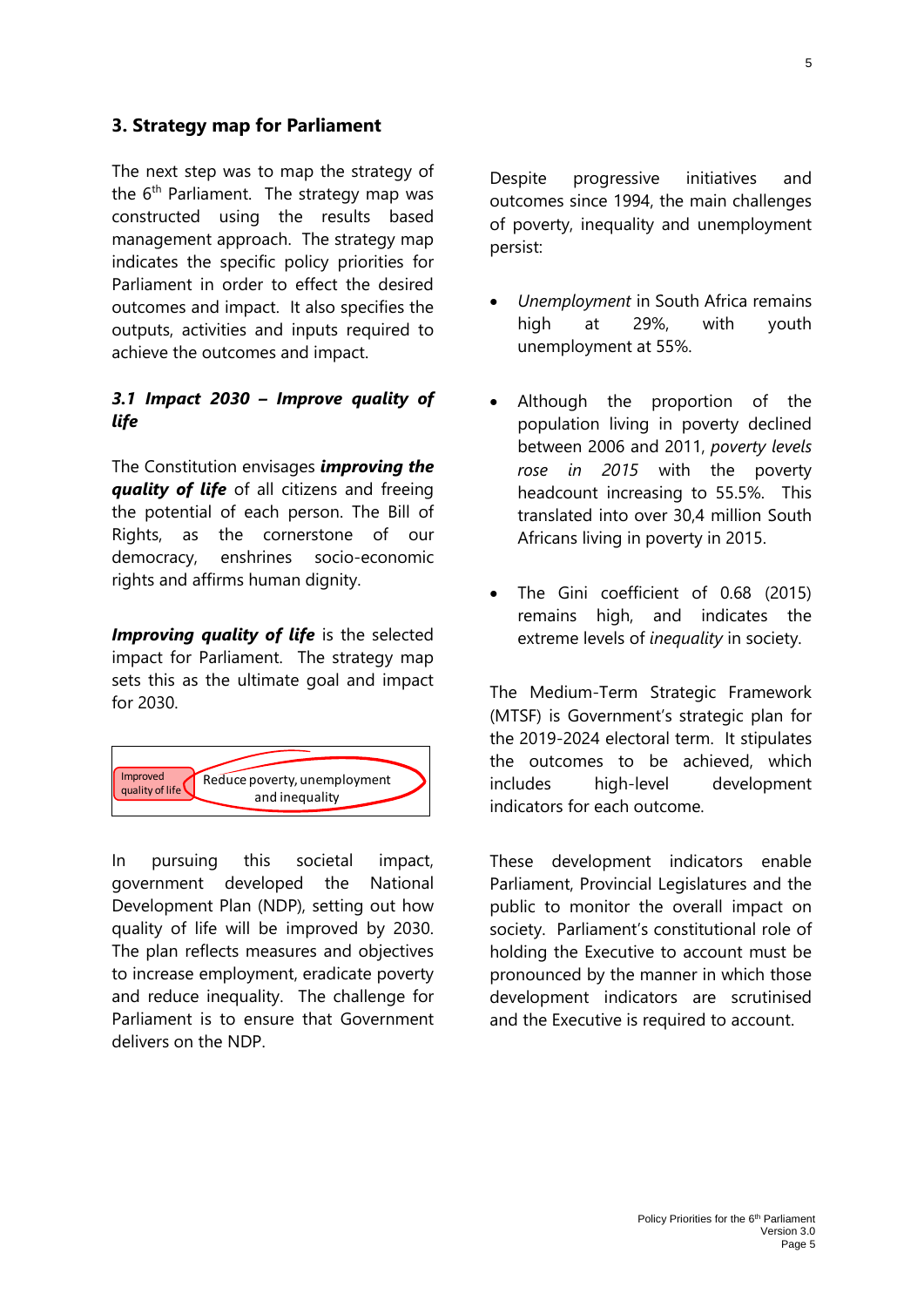### <span id="page-5-0"></span>*3.2 Outcome 2024 – Increase government's responsiveness and accountability*

The Constitution requires that Parliament maintains oversight over the Executive to ensure that government is open, responsive and accountable.

The discussion by Members of Parliament, in both the planning sessions of the National Council of Provinces and the National Assembly, were dominated by the key policy themes of stronger oversight and more public involvement. The centrality of these two themes are affirmed by the:

- National Development Plan requiring stronger oversight and the mainstreaming of citizen participation (NDP 2012),
- The international parliamentary trend of people demanding greater involvement, more accountability and faster service delivery (IPU 2012 and 2017),
- The inclusion of Sustainable Development Goal 16 on governance, with sub-indicators 16.6 and 16.7 focussing on accountability and participation (SDGs 2015),
- the Human Science Research Council's survey indicating that overall trust in Parliament is low (HSRC 2018), and
- the Ibrahim Index for African Governance index showing how accountability in South Africa is diminishing, (IIAG 2017).

The functions of Parliament are set out in the Constitution, including the passing of legislation, scrutiny and oversight of executive action, facilitating public participation in the processes of Parliament, approving international agreements and government interventions, and performing obligations to ensure co-operative government.

When effectively executed, these functions culminate in the realisation of the constitutional outcomes of a) ensuring open, responsive and accountable government, and b) ensuring public involvement in policy making.

Recent information indicates that accountability in South Africa is diminishing. This should be of concern, as the main purpose of Parliament and other organs of state are to ensure open, responsive and accountable government. The imperative to strengthen oversight and accountability, in the state as a whole, will require more openness, transparency, collaboration, and more rigorous scrutiny and investigation.

Against this backdrop, Parliament determined its 2024 outcome goal: *to increase government's responsiveness and accountability*.



To do this, Parliament will need to strengthen its oversight over the Executive. In turn, stronger oversight will require deeper insights and scrutiny, and more effective involvement. Should Parliament be able to respond to this opportunity, it will effectively fulfill its constitutional mandate, improve government's responsiveness and accountability, cause faster service delivery, and gain the trust of the people.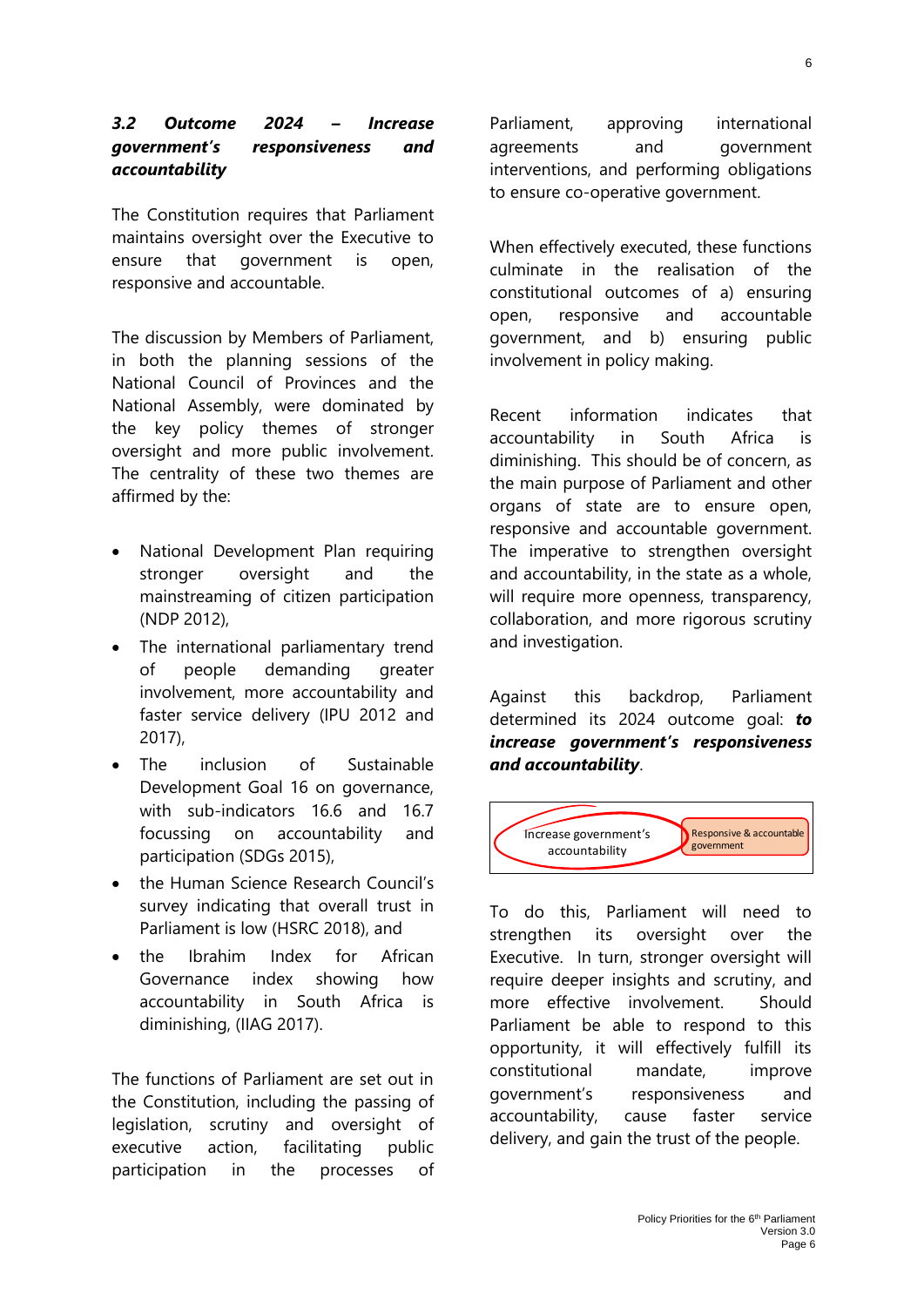#### <span id="page-6-0"></span>*3.3 Key Strategic Output: Approving and Overseeing the Annual Budget*

The outputs of Parliament include Bills, budget recommendations, appointment recommendations, approved government interventions and international agreements, and other resolutions.

In the context of the  $6<sup>th</sup>$  Parliament strategy, the most important output surrounds the *approval of the annual*  **budget**, as presented in the form of money bills (mainly the Division of Revenue Bill and Appropriation Bill).

Parliament is assigned with constitutional and legislative powers to approve the annual budget, and to oversee the implementation thereof in realising the impact of a better quality of life for all.

The national budget, annually tabled in Parliament in the form of legislation, is government's statement of financial and political intent. It sets out proposals on how government plans to raise and spend money. It focusses on spending priorities, and sets out detail on how government intend to meet the demands of the public.

In conjunction with other legislation, the budget is the most powerful instrument by which government can implement its priorities and effect change in order to eliminate poverty, and to reduce unemployment and inequality.

If Parliament then wants to effect more responsive and accountable government, it must improve the quality of its budget oversight and recommendations. The key focus here would be on *how Parliament can improve the quality of its scrutiny of money bills and budgetary recommendations.*



The process by which Parliament oversee, scrutinises and approves the annual budget is set out in the Money Bills Amendment Procedure and Related Matters Act, Act 9 of 2009. The Act sets out the process by which Parliament assesses government performance, make recommendations on the budget, and where required, amend the budget.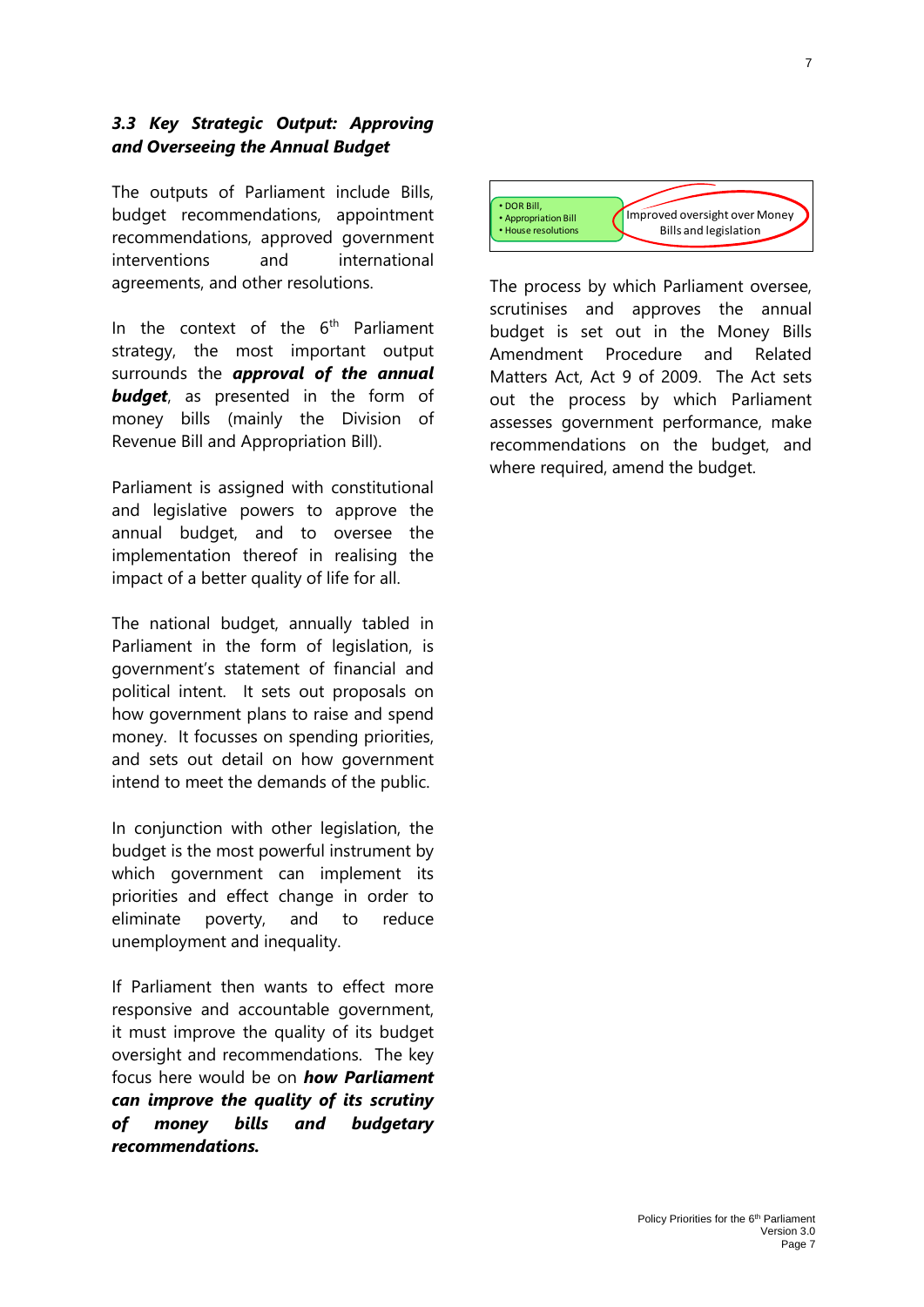#### <span id="page-7-0"></span>*3.4 More effective committee oversight as a key activity of the strategy*

Activities in Parliament include the passing of legislation, overseeing and scrutinising executive action, the facilitation of public involvement, functions around cooperative government and international participation. These activities are mainly constituted as *plenaries*, *committee meetings,* the work performed in *constituencies* and the work undertaken on international platforms.

Improving committee scrutiny and oversight is seen as the key activity for the 6th Parliament. In this regard, committee oversight activities will need to produce deeper scrutiny of executive action, ensure more effective involvement and public engagement, and deliver more effective recommendations.



To enable deeper scrutiny, more effective involvement and ultimately more effective recommendations, committees will need to address the following main issues:

- Improve the structure and capability of committees,
- increase time allocated for committee oversight activities,
- improve involvement in committee processes.

#### <span id="page-7-1"></span>*3.4.1 Structure and capability of Committees*

Parliament needs to build more capability and adaptability to meet today's challenges. It must strengthen its oversight capabilities and cement its

processes in public involvement. It must become far more agile and responsive to the issues and needs of people. A review of its current workways should be a first step. Such a review should consider, amongst others, the structure and composition of committees and the time available for committees and plenaries to conclude their work.

Moving forward, Parliament should also foster greater levels of Member specialisation. Parliament may also structure the work of committees differently. Instead of following departmental portfolios and using a generic committee model, specialised committees may develop greater and deeper skillsets, ensuring scrutiny and oversight over increasingly complex issues.

### <span id="page-7-2"></span>*3.4.2 Increase time for committee oversight activities*

The majority of Parliament's current workload centres around overseeing the executive programme of action, as presented in the annual budget process. This includes the annual State of the Nation Address, the tabling of the budget, the approval of the Appropriation and Division of Revenue Bills, and the related oversight activities performed by committees in terms of the Money Bills Amendment Procedure and Related Matters Act, Act 9 of 2009. The annual programme is therefore informed by the requirements of this process.

In order to ensure deeper scrutiny by committees, more time will need to be allocated for committee oversight activities.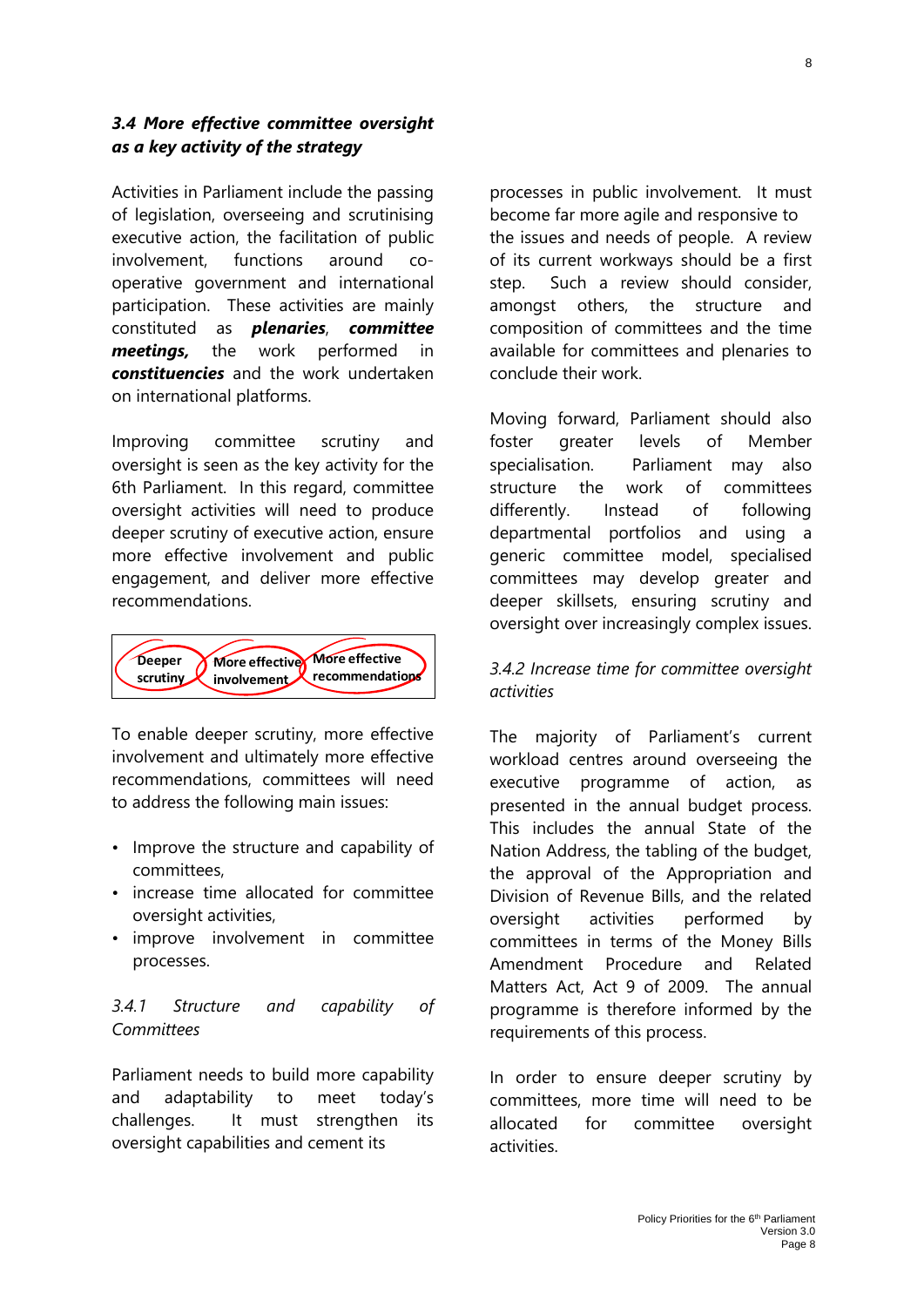By changing the programme to include dedicated weeks for constituency, committee and plenary work, Parliament can optimise available time. As these weeks now focus on specific work, sitting times could also be adjusted. In this instance the time for committee activities can be significantly increased.

### <span id="page-8-0"></span>*3.4.3 More effective public participation and involvement*

In general, Parliament can improve its oversight work by forging partnerships with the public and other institutions.

Public participation provides legitimacy and power to Parliament's oversight work, whilst other institutions may provide better reach, additional resources, and information required for oversight work.

In recent years, public awareness and access to participate in the processes of Parliament have improved. However, the planning sessions pointed to the issue of inadequate public involvement in the lawmaking process. Whilst the volume of bills has seen a decrease since the first Parliament, a number of court challenges have led to certain laws being found to be unconstitutional and Parliament being compelled to rectify such defects.

The main shortcoming found in this regard was the inadequacy of public involvement during the law-making process. Parliament must therefore seek to enhance its public participation.

The main issues for consideration include:

- using joint public hearings where possible;
- technology and social media to mobilise participation;
- providing more public education and information;
- effective use of radio and broadcasting;
- encouraging the public to make submissions, representations and petitions;
- using constituency offices more effectively;
- partnering between the NCOP and provincial legislatures;
- the use of technology in facilitating the law making process; and
- improving relationships between relevant stakeholders.

Greater access to participate in Parliament will require more joint public hearings, ehearings, online petitions/submissions, and greater use of constituency offices.

### <span id="page-8-1"></span>*3.4.4 More effective budget recommendations*

The Money Bills Amendment Procedure and Related Matters Act, provides for the process by which Parliament assesses government performance, make recommendations on the budget, and where required, amends the budget. This process uses the committee mechanism as the activity driver. Committee reports carry key budget and other recommendations which are then debated and adopted in plenary.

Once budget recommendations are adopted, these are communicated to the Executive. The Act also requires the Executive (and specifically the Minister of Finance) to respond to these budget review and recommendation reports.

Section 7(4) of the Money Bills Amendment Procedure and Related Matters Act prescribes that the Minister of Finance must submit a report to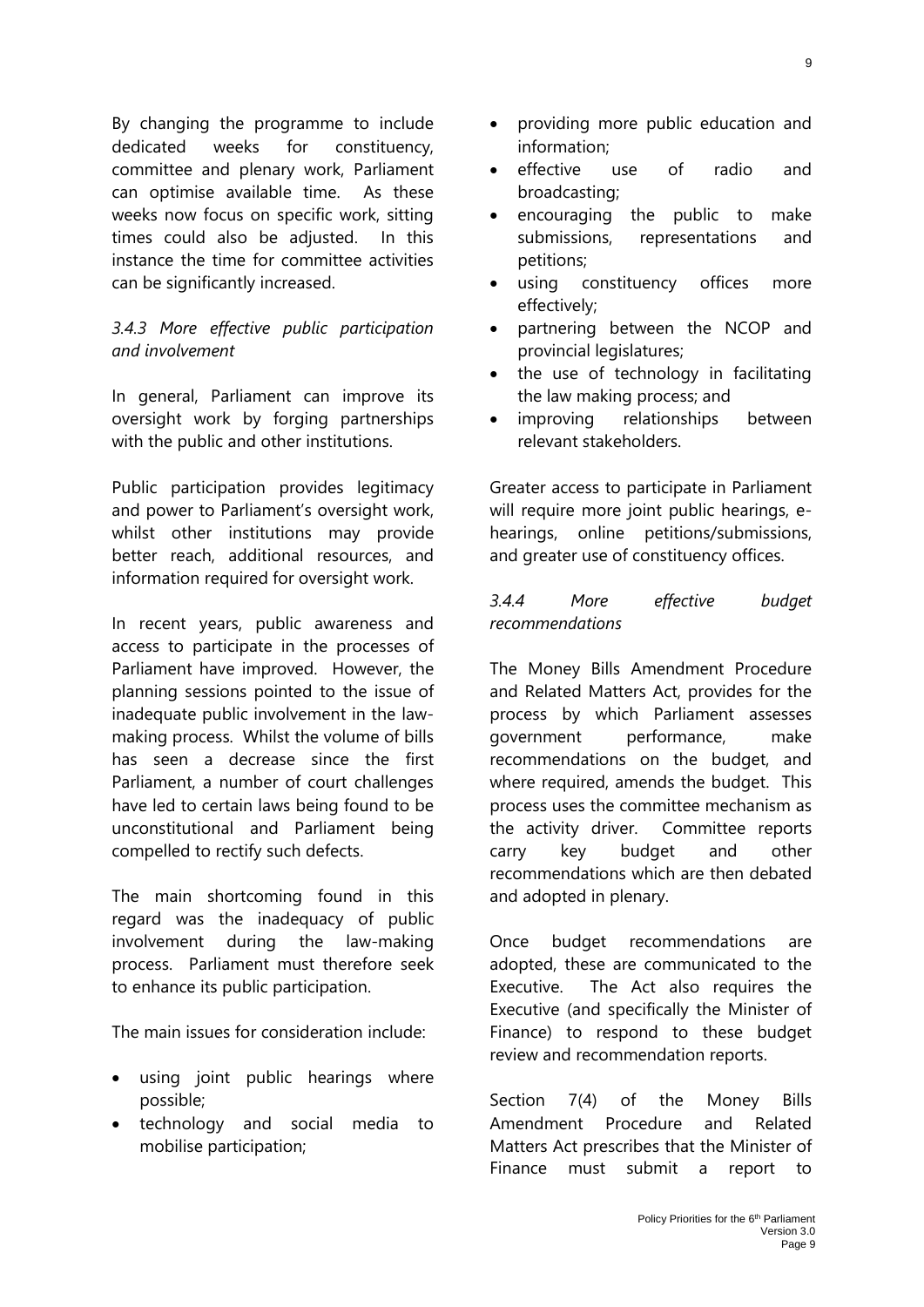Parliament at the time of the budget, explaining how the Division of Revenue Bill and the national budget give effect to, or the reasons for not taking into account, the recommendations contained in:

- Budgetary review and recommendation reports submitted by committees of the National Assembly in terms of section 5 of the act.
- Reports on the fiscal framework proposed in the Medium Term Budget Policy Statement (MTBPS) submitted by the finance committees in terms of section 6 of the act.
- Reports on the proposed division of revenue and the conditional grant allocations to provinces and local governments set out in the MTBPS submitted by the appropriations committees in terms of section 6 of the act.

Annexure A of the annual budget sets out the Minister's report to Parliament. This report is evidence of how Members of Parliament represent the interest of people in the budget process, and how Parliament is able to influence the budget to ensure responsive government.

Parliament must also improve the tracking and monitoring of implementation.

#### <span id="page-9-0"></span>*3.4.5 Strengthening oversight work performed in constituencies and plenaries*

In addition to strengthening oversight activities in committees, the work performed in constituencies and plenaries must also be improved.

Oversight work performed in plenary remain a visible form of ensuring accountability. The main instruments of motions, debates, questions and statements provide a platform where the

Executive can be publically held to account. It is here where Parliament can effect its oversight mandate and gain the public's trust.

In order to do so, the instruments used in plenary oversight must be deemed useful and effective. Inputs provided by Members in the planning sessions indicated that the effectiveness of these instruments can be improved to ensure greater accountability.

Members alluded to the importance of constituency work. However, the oversight work performed by individual Members in constituencies appear to have weak links with committee and plenary oversight work. Ideally, Members should perform oversight activities in their constituency, and forward submissions or petitions to the committee system, thereby linking matters to the committee oversight process. Such matters could then be included in, or form part of, recommendations which are submitted for adoption in the house.

During the planning sessions Members proposed that the petition system must be improved. In this regard, some provincial legislatures enacted petition laws to strengthen such processes. Providing an effective means for the public to petition Parliament will assist in building a culture of responsiveness and accountability.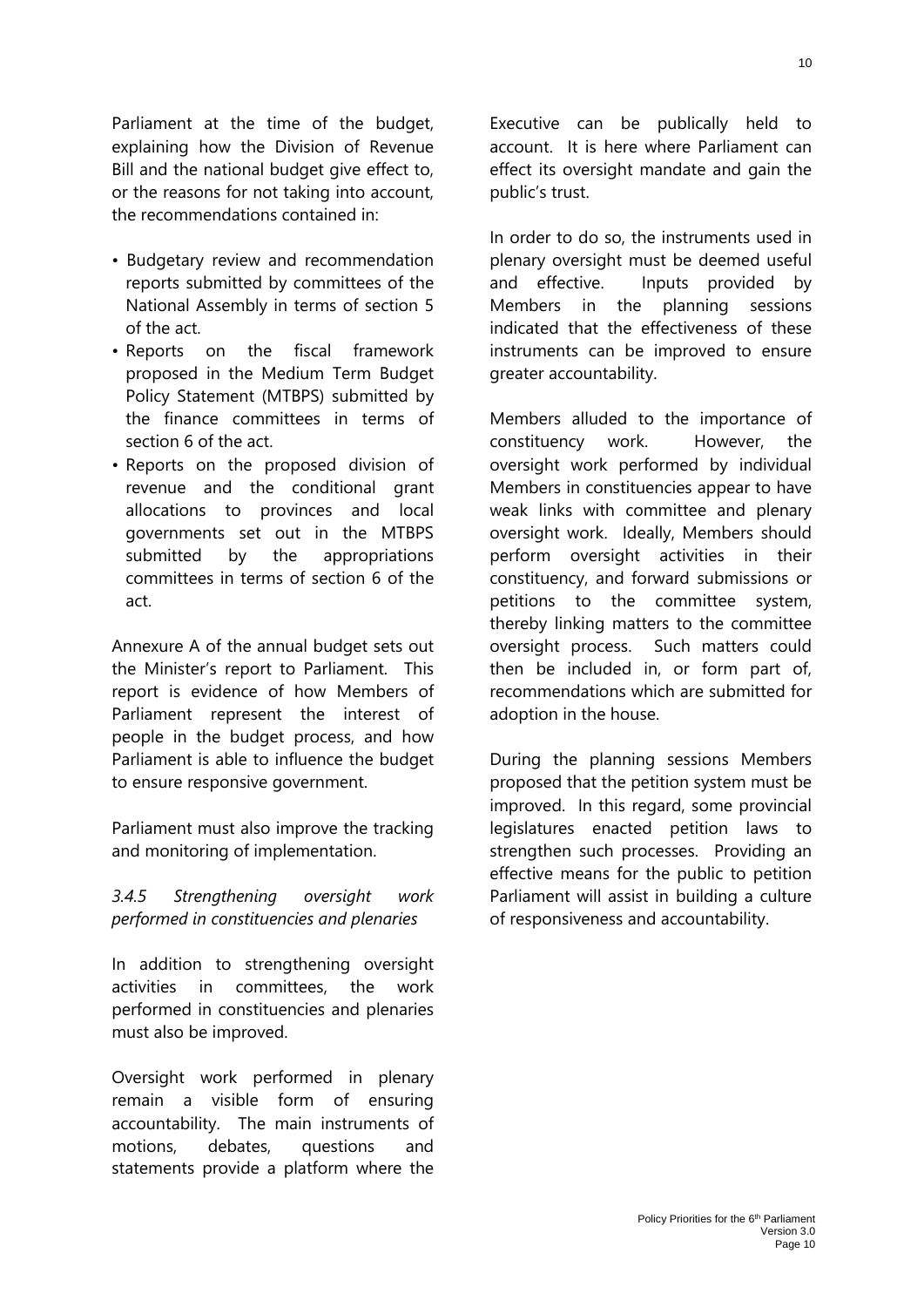#### <span id="page-10-0"></span>*3.5 Inputs needed to implement the strategy*

Key strategic inputs to support the strategy include more time for committee oversight, enhanced Member capacity, improved analysis and deeper insights, and improved public submissions.



# <span id="page-10-1"></span>*3.5.1 More time for committee oversight in the programme of Parliament*

One of the key inputs towards the strengthening of committee oversight include adequate time for committees to conduct oversight.

As mentioned above, committees will require more dedicated time in the form of committee weeks.

For this change to occur, Parliament must develop a new programming framework based on the statutory and strategic requirements. Such a new programming framework can be implemented over time, with a gradual shift towards dedicated committee and plenary weeks.

### <span id="page-10-2"></span>*3.5.2 Member capacity-building*

The imperative of capacity-building programmes for Members was a central theme in many deliberations during the planning sessions.

Owing to the nature of Parliament, a significant amount of leadership and functional knowledge is lost from the overall body of knowledge during each 5 year cycle. Although Parliament is in possession of a significant collection of

information, the present approach to skills development and knowledge management produces an uneven spread and allocation of skills in the processes of Parliament.

The way in which Parliament creates and maintains the required skills level and the body of knowledge will have to change. A more systematic approach to knowledge management and capacity-building of Members is required, with programmes being co-ordinated and focused on both institutional and sector needs. The establishment of the Parliamentary Knowledge Institute and its collaboration with tertiary institutions could provide a good vehicle for this.

During their tenure Members of Parliament are required to apply a diverse range of skills. If Parliament is to operate more efficiently and effectively, specific and needs-based capacity-building programmes are required to equip parliamentarians with the skills needed to perform their functions.

### <span id="page-10-3"></span>*3.5.3 Deeper insights*

Members of Parliament represent the interest of people in government through the processes of legislation, oversight, appointments and international participation. As modern government has evolved to a high degree of complexity, such representation requires the provision of several different streams of information, involving vast quantities of information.

The planning sessions highlighted the need for enhanced research services moving towards more analysis and scrutiny with high levels of specialisation.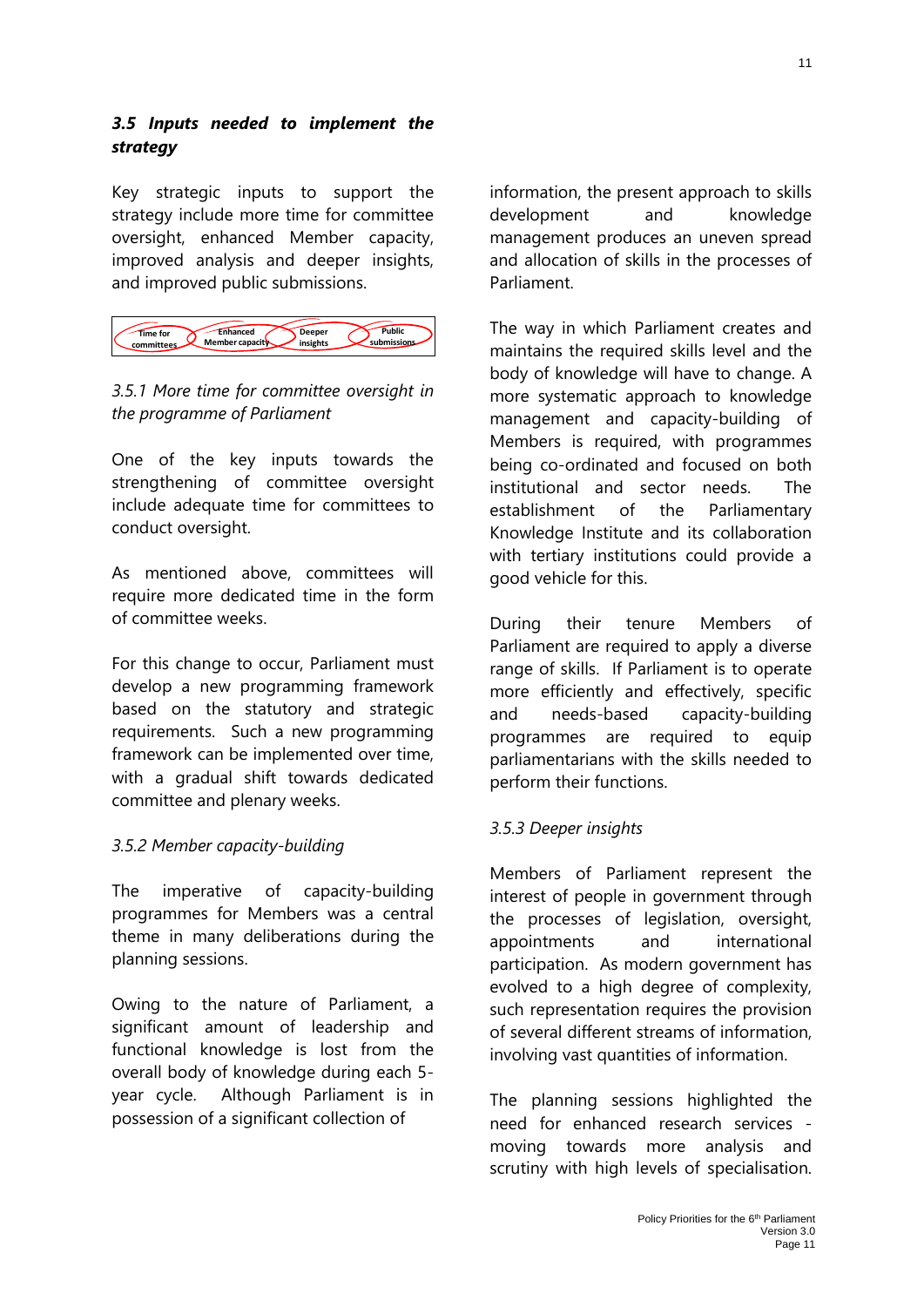The information and analysis provided by the Parliamentary Service must provide deeper insights into issues, and empower Members to effect deeper scrutiny.

The matter of sufficient research capacity in Parliament remains a key issue. The 2017 Global Parliamentary Report indicates new trends in this regard. Accordingly, Parliaments are establishing capacity to specialise and provide the following:

- Information for Members.
- Research for committees,
- Procedural research,
- Budget analysis, and
- Gender analysis.

The research in Parliament must access and review data sets and information. It must analyse, evaluate and synthesise evidence and information to address the information needs of Members.

Parliament must also increase its ability to monitor, track and evaluate the implementation of recommendations and resolutions. Parliament can also benefit from tracking its own data, to build an evaluative culture, and to gain insights into legislative impact. The institution can further improve accountability by engaging and interacting with evaluations done by the Executive and other institutions, thereby providing a broader range of information and insight on the effectiveness of government programmes. Providing a real-time country dashboard may help in holding the Executive accountable, and keeping citizens informed on service delivery progress.

#### <span id="page-11-0"></span>*3.5.4 Improving partnerships and public submissions*

Public partnerships, participation and submissions by the public are key to ensure participatory democracy and more responsive government.

Today, more and more South Africans can be reached via mobile technology and social media than ever before. With almost 65% of citizens in urban areas, and many accessing the internet through mobile applications, Parliament has the opportunity to reach citizens easier, and to make participation more effective.

Although businesses and people are adopting digital technology fairly swiftly, governments are not. This is also the case for parliaments. The 2018 World e-Parliament Report (IPU) indicates that parliaments do not tend to be early adopters of new technologies. In fact, they are lagging behind in adopting digital tools, social tools and open data. Yet society has changed, and with it, societal expectations. The public today expects ready access to Parliament, just as it has to commercial brands. It wants to receive information, have access to transact, and make real contributions that can influence the outcome of legislation. Parliament will need to innovate and act swiftly in this area.

The convergence of the physical, digital, and biological worlds presents innovative technological opportunities for organisations to change the way we work. As information-driven institutions parliaments are not excluded from this trend. The proliferation of information and knowledge in the 21st century, driven by these technological advancements, are fundamentally changing the manner in which parliaments operate, communicate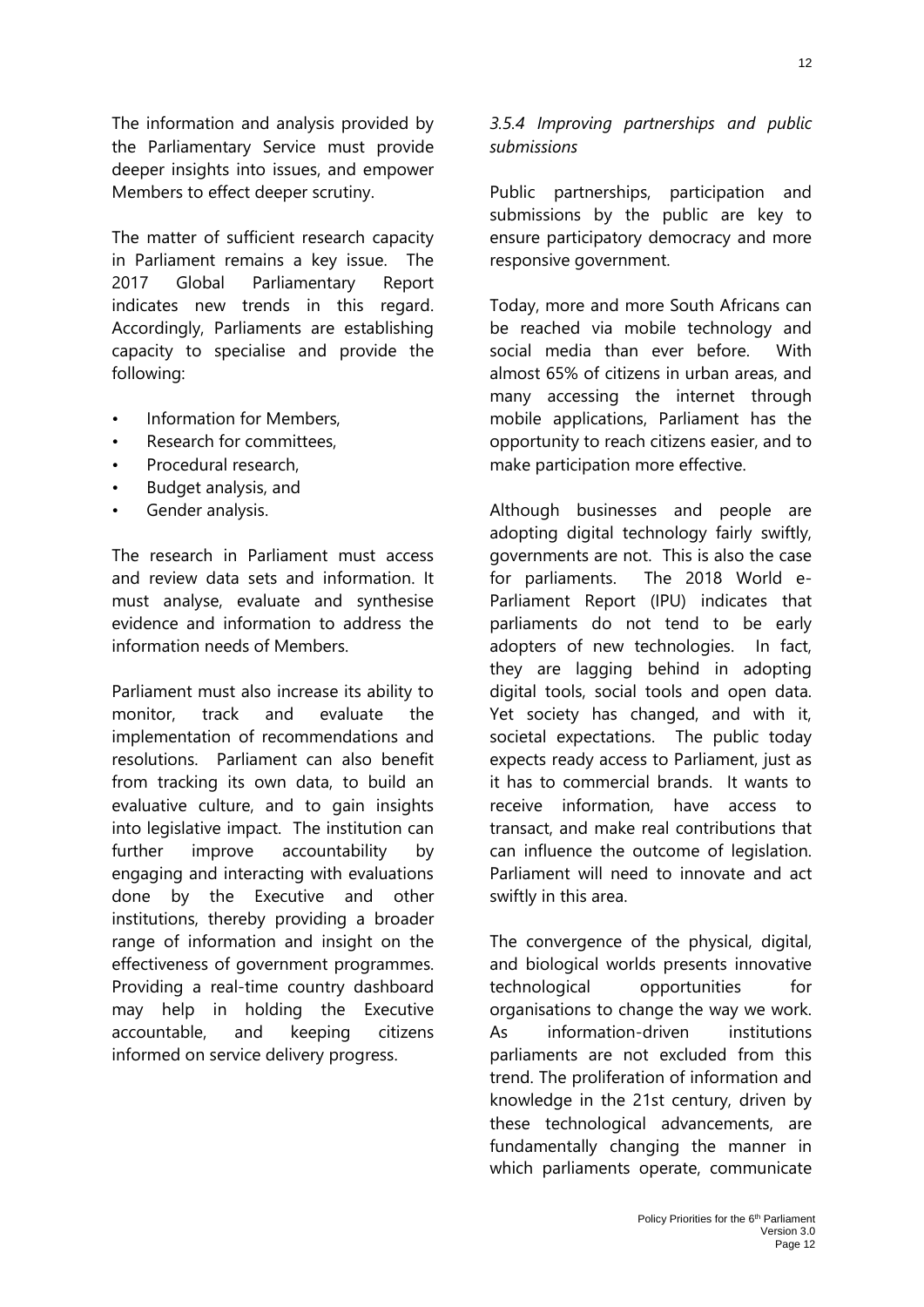and connect with Members of Parliament, staff and citizens.

Increased public participation will require improved information dissemination and greater access for people to participate. In turn, this will require the use of more languages, broadcasting on radio, social media and mobile technology, and the use of external networks to reach communities and people. Greater access to participate in Parliament will require more joint public hearings, e-hearings, online submissions, and better use of constituency offices.

If Parliament aims to be an activist and responsive Parliament that is connected to its citizens, then Information Communication Technologies (ICTs) should be leveraged to achieve a more open, transparent, and citizen-centric delivery of Parliament's constitutional mandate to deepen and entrench democracy.

#### <span id="page-12-0"></span>**4. The logic of the strategy**

Using the above elements of impact, outcomes, outputs, activities and inputs, the following logic of the strategy map can be constructed (see figure on next page):

- Improving quality of life requires faster transformation and service delivery, increasing employment, eradicating poverty and reducing inequality,
- Increasing the pace of service delivery will require a more responsive and accountable government.
- Greater responsiveness and accountability by the Executive will require Parliament to strengthen oversight and involvement in the budget process.
- A more effective budget process will require deeper scrutiny by committees, more effective public hearings, and more effective recommendations and resolutions by the Houses.
- In turn, committees will require more time allocated for oversight activities, enhanced Member capacity to ensure effectiveness, deeper insights into issues at hand, and active involvement by the public in the form of submissions.
- Changing these inputs will require an adjustment in the programme of Parliament; providing more effective programmes aimed at capacitybuilding; delivering more insightful research and analysis; providing the public with better information and access to participate; and improving the tracking and monitoring of Parliamentary business and executive implementation.